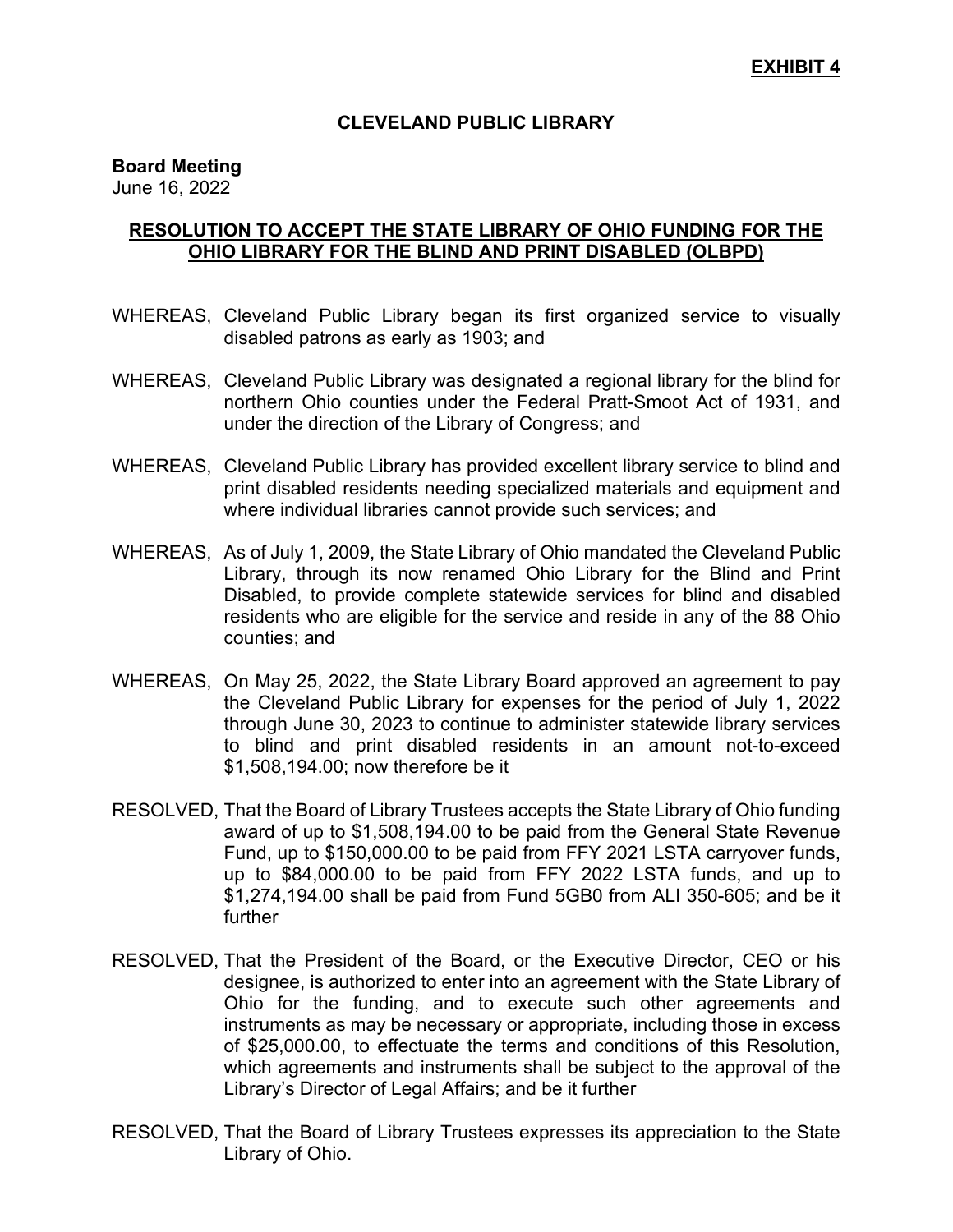### **THE STATE LIBRARY OF OHIO COLUMBUS, OHIO 43201**

## **LSTA CFDA 45.310 RESOURCE SHARING PROJECT FUNDED WITH FFY 2021 CARRYOVER FUNDS (PROJECT # D-1-22) AND FFY 2022 FUNDS (PROJECT #D-2-23) IMLS**

### **AGREEMENT**

#### **Ohio Library for the Blind and Print Disabled**

#### **State Fiscal Year 2023**

THIS AGREEMENT, made and entered into this 25th day of May, 2022, between THE STATE LIBRARY OF OHIO, hereinafter referred to as the STATE LIBRARY, and the BOARD OF TRUSTEES OF THE CLEVELAND PUBLIC LIBRARY, hereinafter referred to as the LIBRARY,

WHEREAS, it is the policy of the STATE LIBRARY to assure the provision of excellent library service to every resident of the State of Ohio; and

WHEREAS, due to the need for specialized materials and equipment to provide library services for blind and physically disabled residents, individual libraries cannot provide such services; and

WHEREAS, the LIBRARY has been designated by the Library of Congress as a Regional Library for the Blind and Physically Handicapped, and the STATE LIBRARY has concurred in this designation; and

WHEREAS, the STATE LIBRARY has designated the LIBRARY as its agency to provide services for those blind and print disabled readers who are eligible for the service, and who reside in any of the 88 counties; and

WHEREAS, the services are necessary and valuable to the blind and print disabled residents of Ohio, and

WHEREAS, such library service is one within the purposes of the law,

NOW THEREFORE, for and in consideration of the mutual undertaking and covenants of the parties as herein set forth, and for other good and valuable consideration, the receipt and sufficiency of which are mutually acknowledged, the parties do hereby agree and covenant as follows: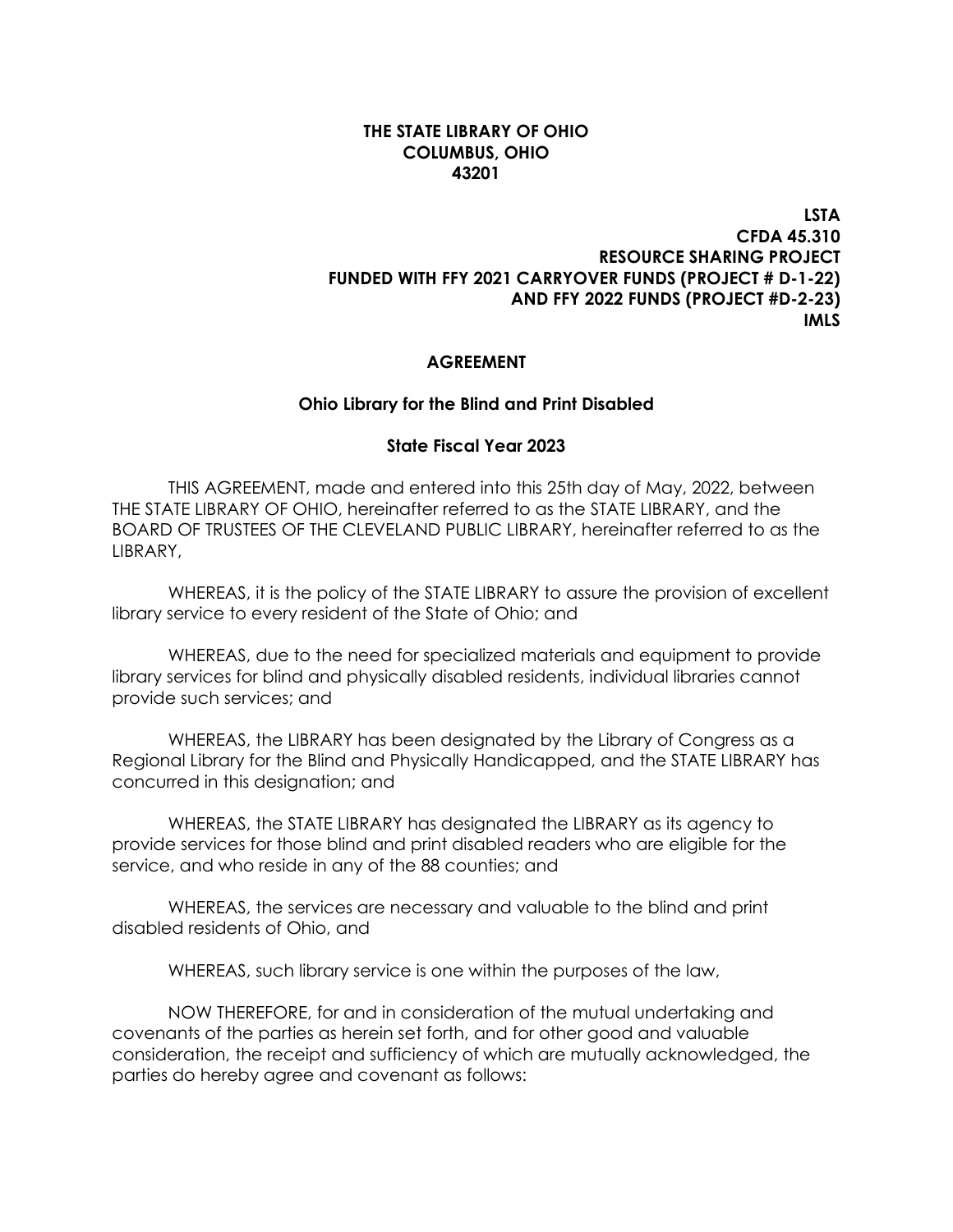THAT the LIBRARY shall be administered in the following manner:

## Part A

- 1. The CLEVELAND PUBLIC LIBRARY shall administer the program in accordance with the Annual Plan of Service (Appendix A) and the budget submitted to the STATE LIBRARY as outlined in Appendix B attached to this Agreement. The Cleveland Public Library will serve all 88 counties in Ohio.
- 2. The CLEVELAND PUBLIC LIBRARY will submit quarterly narrative and financial reports to the STATE LIBRARY by the 15th day of the months of October 2022, January 2023, and April 2023. A termination report will be submitted no later than July 15, 2023 and a close-out financial report will be submitted no later than September 15, 2023. The narrative reports shall describe the activities carried out toward reaching the goals of the project.
- 3. Staff of the State Library shall visit the CLEVELAND PUBLIC LIBRARY during July 2023 to review the program with personnel of the CLEVELAND PUBLIC LIBRARY. This review shall be based upon the annual budget and plan of service. The STATE LIBRARY shall furnish a written report of this evaluation.
- 4. The CLEVELAND PUBLIC LIBRARY will work with the State Library by providing publicity, training, monitoring and evaluation of the CLEVELAND PUBLIC LIBRARY.

## Part B

The STATE LIBRARY shall:

1. Pay the LIBRARY for expenses for the period of July 1, 2022 - June 30, 2023 an amount not to exceed \$1,508,194.00. Up to \$150,000.00 shall be paid from FFY 2021 LSTA carryover funds, up to \$84,000.00 shall be paid from FFY 2022 LSTA funds, and up to \$1,274,194.00 shall be paid from Fund 5GB0 from ALI 350-605.

Payment shall be made as follows:

| \$125,683.00 | <b>Fund LSTA</b> | July 2022 or upon signing of this agreement by |
|--------------|------------------|------------------------------------------------|
|              |                  | both parties.                                  |
| \$108,317.00 | Fund LSTA        | August 2022                                    |
| \$17,364.00  | Fund 5GB0        | August 2022                                    |
| \$125,683.00 | Fund 5GB0        | September 2022                                 |
| \$125,683.00 | Fund 5GB0        | October 2022                                   |
| \$125,683.00 | Fund 5GB0        | November 2022                                  |
| \$125,683.00 | Fund 5GB0        | December 2022                                  |
| \$125,683.00 | Fund 5GB0        | January 2023                                   |
| \$125,683.00 | Fund 5GB0        | February 2023                                  |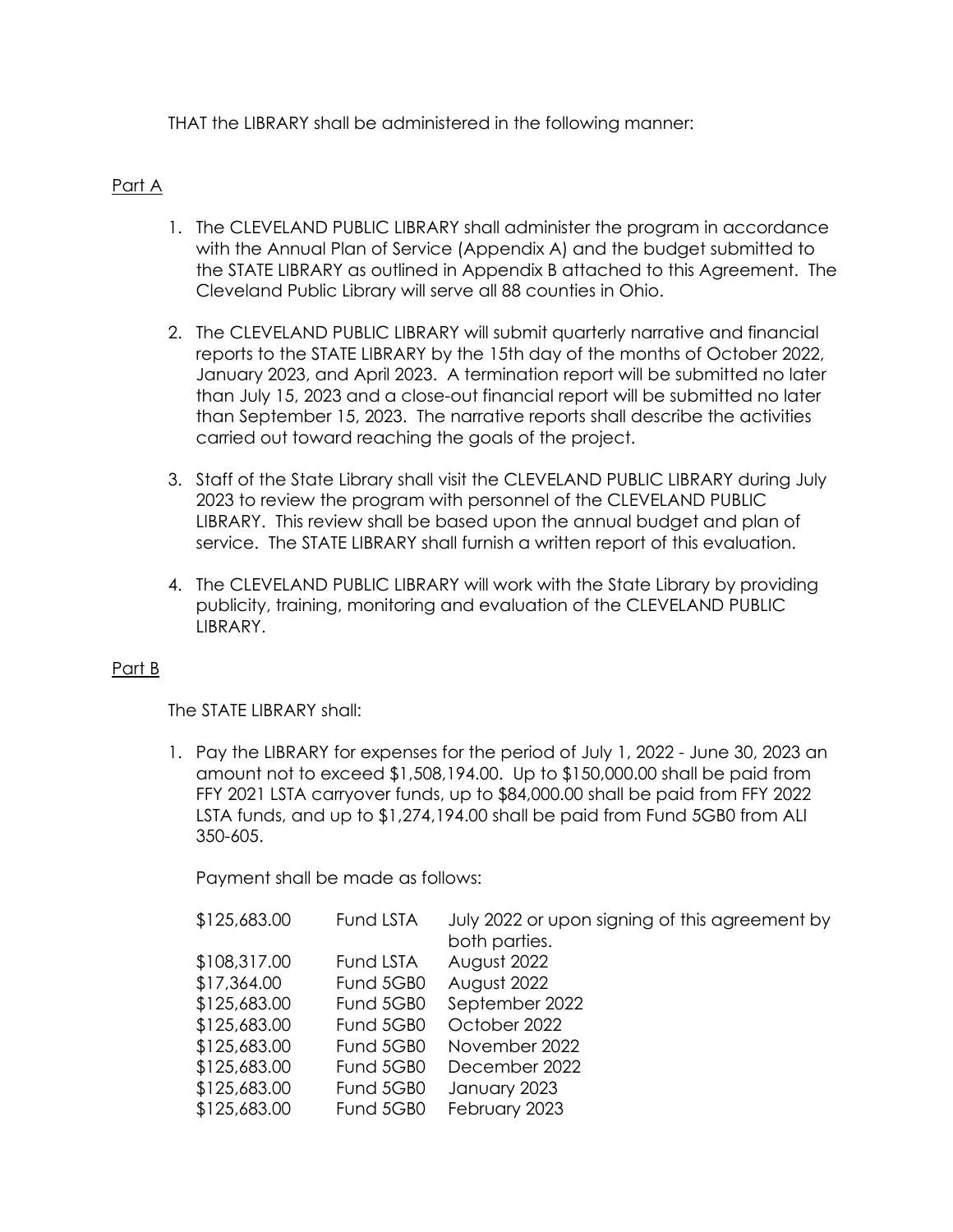| Fund 5GB0            | <b>March 2023</b> |
|----------------------|-------------------|
| Fund 5GB0 April 2023 |                   |
| Fund 5GB0            | May 2023          |
| Fund 5GB0            | June 2023         |
|                      |                   |

FFY 2021 federal funds will be encumbered by September 30, 2022 and disbursed by October 31, 2022.

Dollar amounts reflected above for disbursement should be read as potentially "up to" the amount listed, as the final State budget has not yet been released as of this contract's drafting. The State Librarian, at her discretion, may negotiate the percentage of state funds to be received each quarter by the LIBRARY.

## Part C

The LIBRARY SHALL:

- 1. Make available services outlined under provisions of its annual plan of service for blind and physically handicapped readers as approved by the STATE LIBRARY.
- 2. Provide to the STATE LIBRARY quarterly financial reports and three narrative reports against the approved plan of service and budget. Fiscal reports must be submitted in reporting format required by the State Library.
- 3. Provide to the STATE LIBRARY no later than September 1, 2023 a financial and narrative report of all receipts and expenditures incurred pursuant to the implementation of this agreement.
- 4. Recommend policy for the program to the STATE LIBRARY.

### Part D

Conditions:

- 1. Any special grants or gifts from sources other than the STATE LIBRARY shall not be deducted from the LIBRARY's appropriation as set out in Part B, Section 1 and may be used to further the implementation of the annual plan of service.
- 2. Any changes either in the operating budget or in the service in general from the approved annual plan of service shall be approved in advance in writing by the STATE LIBRARY.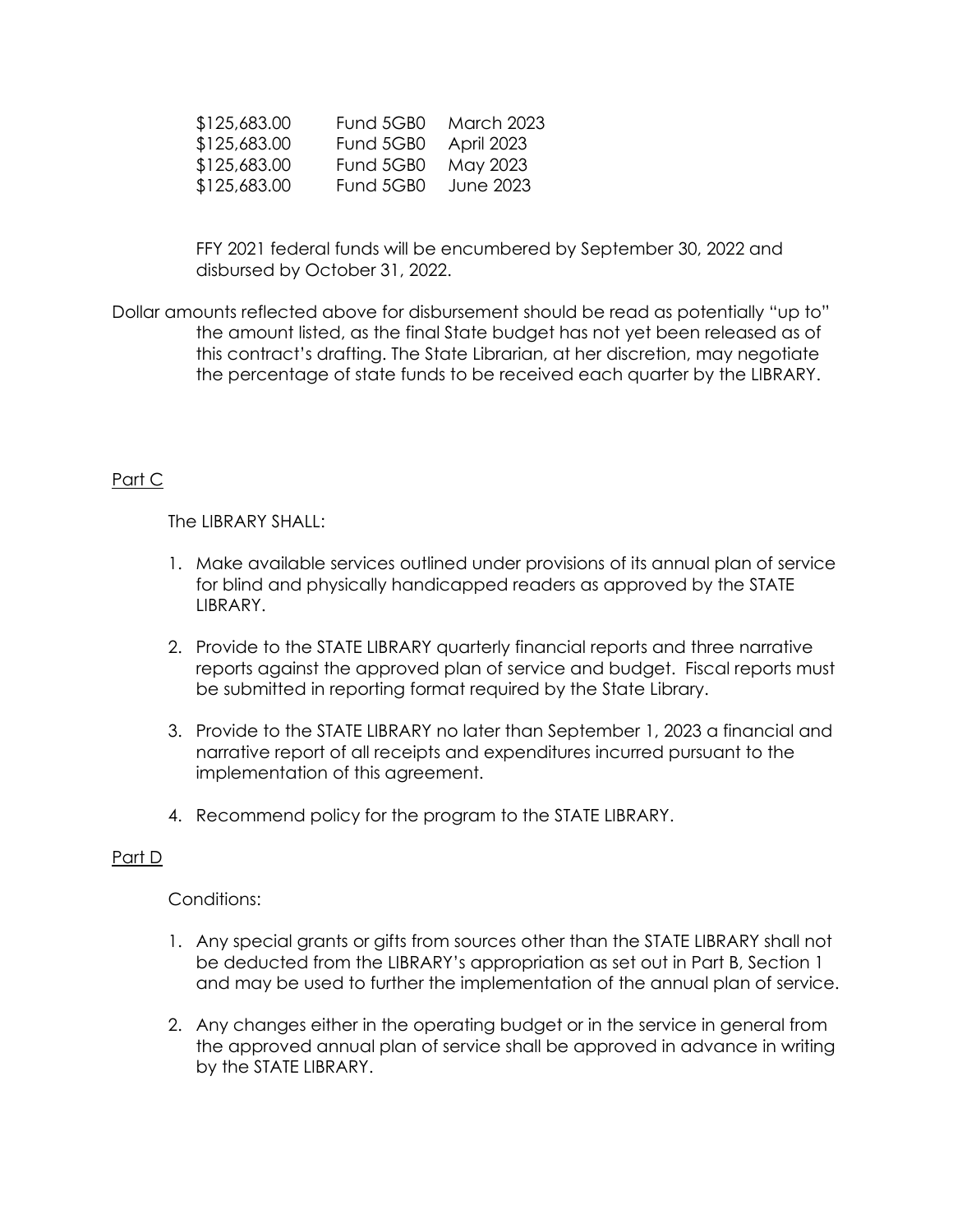- 3. Funds received by the LIBRARY from the STATE LIBRARY under this agreement shall be designated for the LIBRARY and shall be expended pursuant to the provisions of the attached plan of service. FFY 2021 federal funds must be disbursed by October 31, 2022 and FFY 2022 federal funds and SFY 2023 funds must be encumbered by June 30, 2023 and disbursed by August 31, 2023. Any funds not expended shall be returned to the STATE LIBRARY. Said plan of service may be updated or otherwise amended by mutual agreement between the LIBRARY and the STATE LIBRARY to meet ongoing program needs.
- 4. All receipts and expenditure relating to this program shall be subject to audit. The CLEVELAND PUBLIC LIBRARY agrees to submit to the STATE Library within 30 days from the date the report is issued, one copy of its audit report for each fiscal year which includes any part of this project period.
- 5. This agreement is subject to annual review by the parties hereto.
- 6. It is expressly understood and agreed to by the parties that none of the rights, duties, and obligations herein shall be binding on either party, until all statutory provisions of the Ohio Revised Code, including but not limited to section 126.07, have been complied with and until such time as all necessary funds are available or encumbered.

In the event the state and/or federal funds included in this contract become unavailable to the State Library, the STATE LIBRARY shall modify or cease the terms of this agreement based upon the financial restrictions imposed by the State of Ohio or the federal government.

IN WITNESS WHEREOF, the respective parties hereto have caused this Agreement to be executed the day and year first above written.

PUBLIC LIBRARY **THE STATE LIBRARY OF OHIO** 

Wenty Stang

President, Board of Trustees State Librarian of Ohio

May 25, 2022

Approved by the State Library Board, May 19, 2022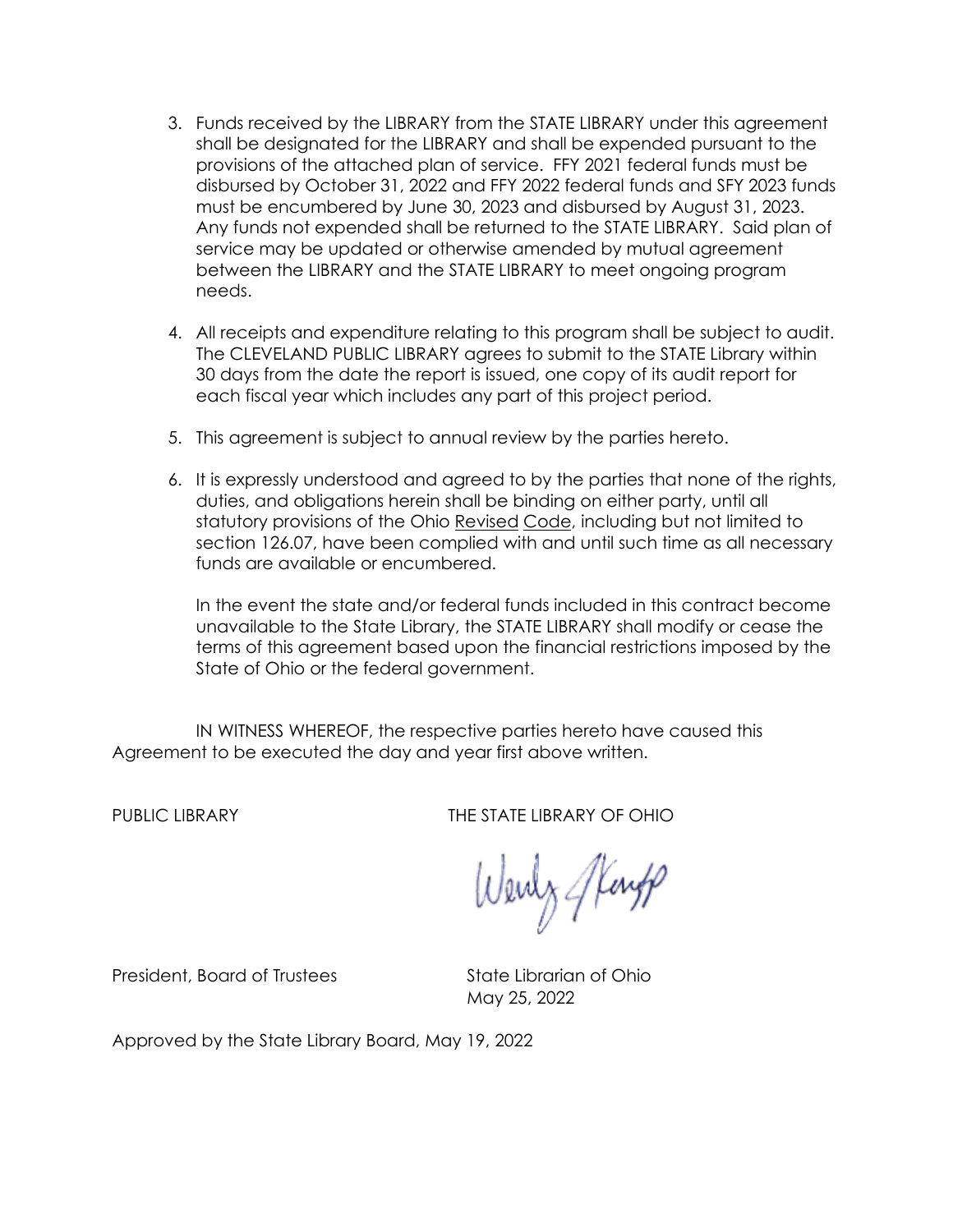Appendix A

# CLEVELAND

Counties Served by the Ohio Library for the Blind and Print Disabled

All 88 counties in Ohio are served by the Ohio Library for the Blind and Print Disabled.